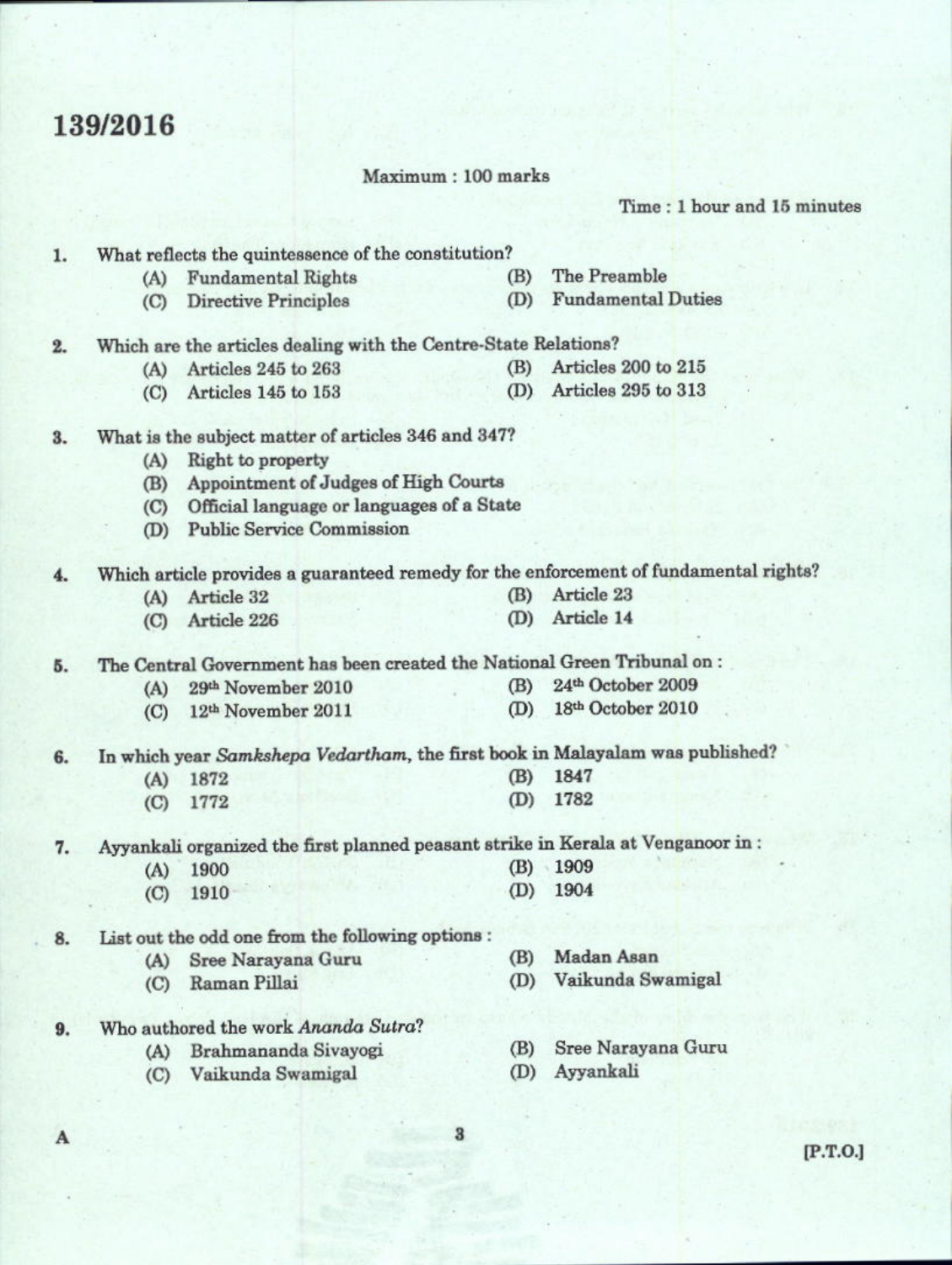| 10. |       | Who was the martyr of Paliyam Satyagraha?                                   |     |                                                                                       |
|-----|-------|-----------------------------------------------------------------------------|-----|---------------------------------------------------------------------------------------|
|     | (A)   | K. G. Velayudhan                                                            | (B) | A. G Velayudhan                                                                       |
|     |       | (C) I. C. Chacko                                                            | (D) | Prakash                                                                               |
| 11. |       | Who wrote the pamphlet Zau-us-Sabah?                                        |     |                                                                                       |
|     |       | (A) Veliyankot Umar Qazi                                                    | (B) | Sayyid Sanaullah Makti Thangal                                                        |
|     | (C)   | Vakkam Moulavi                                                              | (D) | Hamadani Thangal                                                                      |
| 12. |       | In which years Kumara Guru was nominated to the Sri Mulam popular Assembly? |     |                                                                                       |
|     |       | (A) 1920 and 1921                                                           | (B) | 1922 and 1923                                                                         |
|     | (C)   | 1921 and 1930                                                               | (D) | 1921 and 1931                                                                         |
| 13. |       | orders for permitting the Channar women to wear jacket and pinafore?        |     | What was the name of the Madras Governor, who ordered the Travancore govt. to issue   |
|     | (A)   | Lord Huntington                                                             | (B) | <b>Colonel Hitchcock</b>                                                              |
|     | (C)   | Lord Baily                                                                  | (D) | Lord Haris                                                                            |
| 14. |       | The first woman Chief Secretary of Kerala:                                  |     |                                                                                       |
|     | (A)   | K.O. Aysha Potti                                                            | (B) | K. K. Usha                                                                            |
|     | (C)   | Pathma Ramachandran                                                         |     | (D) V.S. Ramadevi                                                                     |
| 15. |       | Who was the founder of Sree Ramadasa Asramam?                               |     |                                                                                       |
|     | (A)   | Sree Neelakanda Gurupadar                                                   | (B) | Swami Vivekananda                                                                     |
|     | (C)   | Sree Narayana Guru                                                          | (D) | Pazhoor Raman Chennan                                                                 |
| 16. |       | The founder of Sabari Asram in Palakkad?                                    |     |                                                                                       |
|     | (A)   | Kumaran Asan                                                                | (B) | Ananda Shenoy                                                                         |
|     | (C)   | T. R. Krishnaswamy                                                          | (D) | Pandit Karuppan                                                                       |
|     |       |                                                                             |     |                                                                                       |
| 17. |       | The first female Prime Minister of Greece?                                  |     |                                                                                       |
|     | (A)   | <b>Alexis Tsipras</b>                                                       | (B) | Vassiliki Thanou                                                                      |
|     | (C)   | Neela Vaswani                                                               | (D) | Svetlana Alexievich                                                                   |
| 18. |       | Who won the 'Global Indian of the Year' award?                              |     |                                                                                       |
|     | (A)   | Narendra Modi                                                               | (B) | Sachin Tendulkar                                                                      |
|     | (C)   | <b>Aravind Kejrival</b>                                                     | (D) | Aishwarya Rai Bachchan                                                                |
| 19. |       | Who won the Nobel Prize 2015 in Economics?                                  |     |                                                                                       |
|     | (A)   | Carli Lloyd                                                                 | (B) | <b>Angus Deaton</b>                                                                   |
|     | (C)   | Nadine Kefler                                                               | (D) | Aziz Sanca                                                                            |
| 20. | 2016? |                                                                             |     | Who won the 'Man of the Match' award in the final match of the ICC World Twenty 20 in |
|     | (A)   | M. Samuels                                                                  | (B) | D. Bravo                                                                              |
|     | (C)   | C. Gale                                                                     | (D) | A. Russel                                                                             |

139/2016

 $\mathbf A$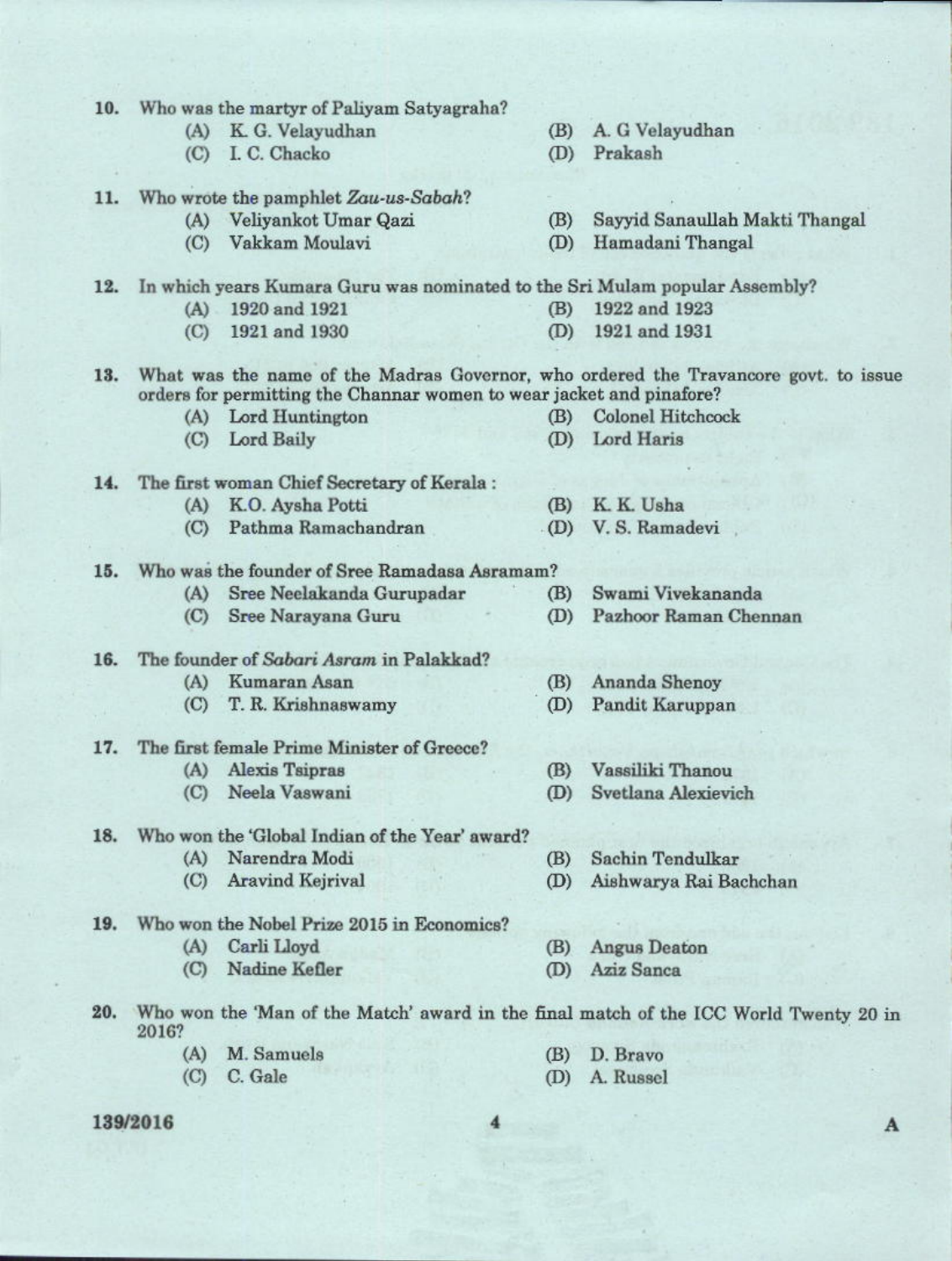21. If 1, 2, 3 are the eigen values of a matrix A, then the eigen values of  $[A - 4I]^2$  are:

 $(A)$  -7, -12, -15  $(B)$  10, 4, 1 (D)  $4, 4, 2$  $(C)$  9, 4, 1

The value of the integral  $\int_{0}^{\infty} \frac{e^{-2t} \sin^2 t}{t}$  is : 22. (A)  $\frac{ln 5}{4}$ (B)  $\frac{ln 2}{4}$ (C)  $\frac{ln2}{2}$ (D)  $\frac{1}{4}$ 

The homogeneous linear differential equation if its solutions are  $e^{2x}$ ,  $xe^{2x}$ ,  $x^2e^{2x}$  is: 23.

| $y''' + Ay'' + By' - 8y = 0$ where A and B are |              |
|------------------------------------------------|--------------|
| $(A) 6, -12$                                   | $(B) -6, 12$ |
| $(C)$ 6, 12                                    | $(D)$ 2, 2   |

| 24. | The following is not a simple pole of the function $\frac{1}{(z-0.75)^2}$ : |            |          |  |  |
|-----|-----------------------------------------------------------------------------|------------|----------|--|--|
|     |                                                                             |            |          |  |  |
|     |                                                                             | $(A)$ 0.75 | (B) 0    |  |  |
|     | $\left($ C                                                                  | $-1$       | $(D)$ 20 |  |  |

The coefficient  $a_n$  in the Fourier cosine series expansion of the function  $f(x) = (x-1)^2$  in the 25. interval  $0 < x < 1$  is:

| (A) $\frac{-4}{n^2 \pi^2}$ | (B) $\frac{-2}{n^2 \pi^2}$ |
|----------------------------|----------------------------|
| (C) $\frac{2}{n^2 \pi^2}$  | (D) $\frac{4}{n^2 \pi^2}$  |

Centre of gravity of a right circular cone of base radius r and height h from the base is: 26.

| (A) $\frac{3}{4}h$ | (B) $\frac{1}{4}h$ |  |
|--------------------|--------------------|--|
| (C) $\frac{3}{8}h$ | (D) $\frac{1}{8}h$ |  |

What is the maximum weight that can be lowered by a person who can exert a 500 N pull on 27. a rope if the rope is wrapped  $2\frac{1}{2}$  turns around a horizontal spur? Coefficient of friction between spur and rope is 0.3 :

| $(A)$ 4.5 N    | $(B)$ 45 N    |
|----------------|---------------|
| $(C)$ 556.59 N | (D) $55659 N$ |

139/2016  $[P.T.O.]$ 

5

A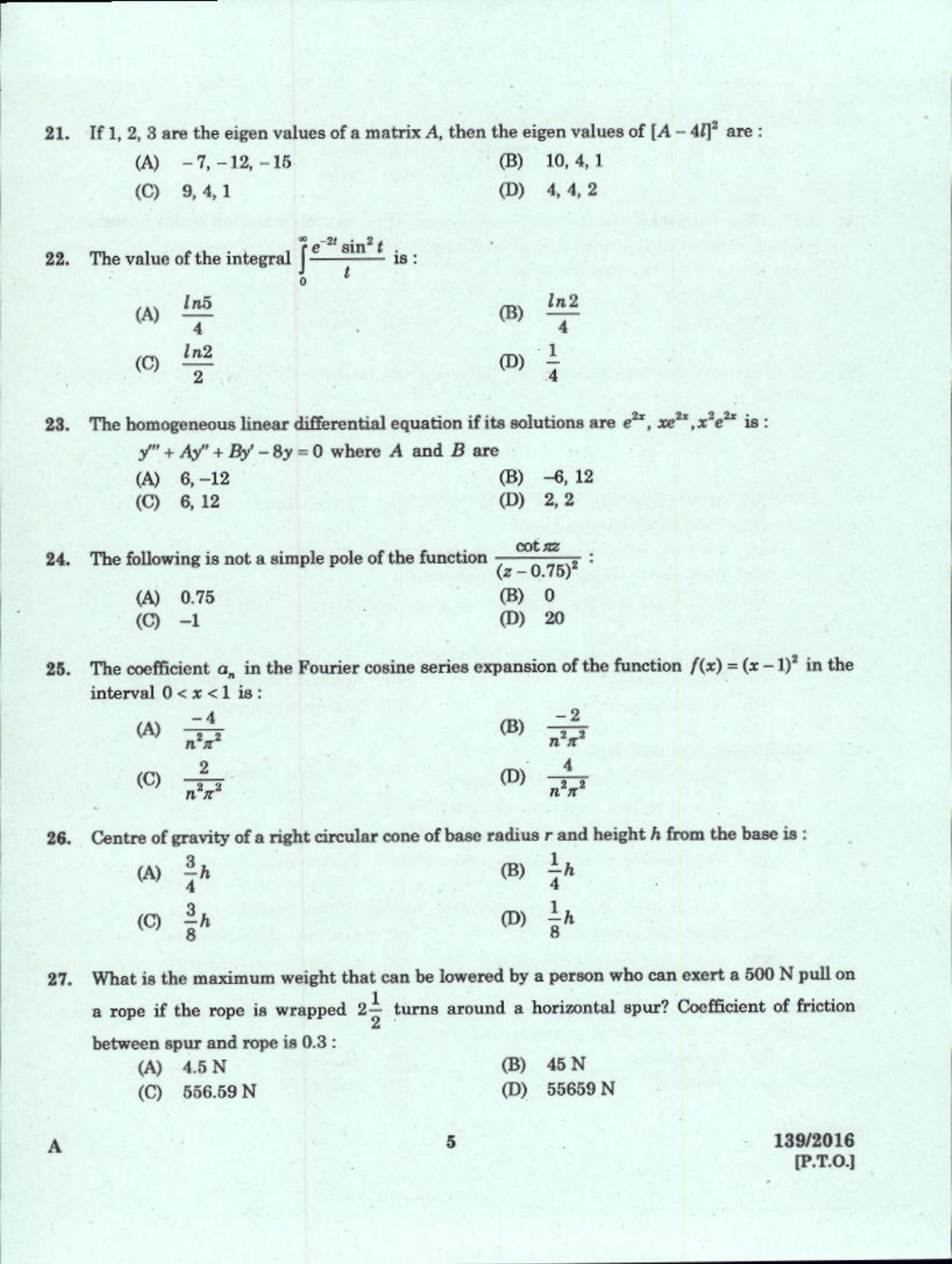What is the length of a Surveyors chain? 28.

| $(A)$ 33 ft | $(B)$ 66 ft        |
|-------------|--------------------|
| $(C)$ 33 m  | (D) $66 \text{ m}$ |

R.L of a factory floor is 100.00. Staff reading on the floor is 5.62 ft. and the staff reading when  $29.$ the staff is held inverted with bottom touching the tie beam of the roof truss is 10.16 ft. What is the height of the tie beam above the floor?

| $(A)$ 15.78 ft | $(B)$ 115.78 ft         |
|----------------|-------------------------|
| (C) $4.54$ ft  | (D) $104.54 \text{ ft}$ |

30. The horizontal distance between the vertical joints in successive courses in brick work is called :

| (A) Perpends | $(B)$ Lap  |
|--------------|------------|
| (C) Arries   | (D) Closer |

31. Knocking in a spark ignition engine is promoted by:

- (A) a short flame travel length
- (B) normally at the beginning of the combustion process
- (C) Increased clearance volume of cylinder
- (D) reduced turbulence of the fuel-air mixture during combustion

32. Centrifugal pumps operating in series will result in:

- (A) Higher discharge
- (B) Reduced power consumption
- (C) Higher head
- (D) Low speed operation

33. A good refrigerant should have:

- (A) High COP and high freezing point
- (B) High operating pressures and low freezing point
- (C) High latent heat of vaporization and low freezing point
- (D) High specific volume and high latent heat of vaporization

34. In sheet metal blanking, shear is provided on punches and dies so that :

- (A) press load is reduced (B)
	- good cut edge is obtained
- (C) warping of sheet is minimised (D) cut blanks are straight

35. A curve generated by a fixed point on the circumference of a circle which rolls without slipping on the outer side of a fixed circle is known as :

- (A) Hypocycloid
- (B) Epicycloid

(D) Cycloid

(C) Involute

## 139/2016

 $\Lambda$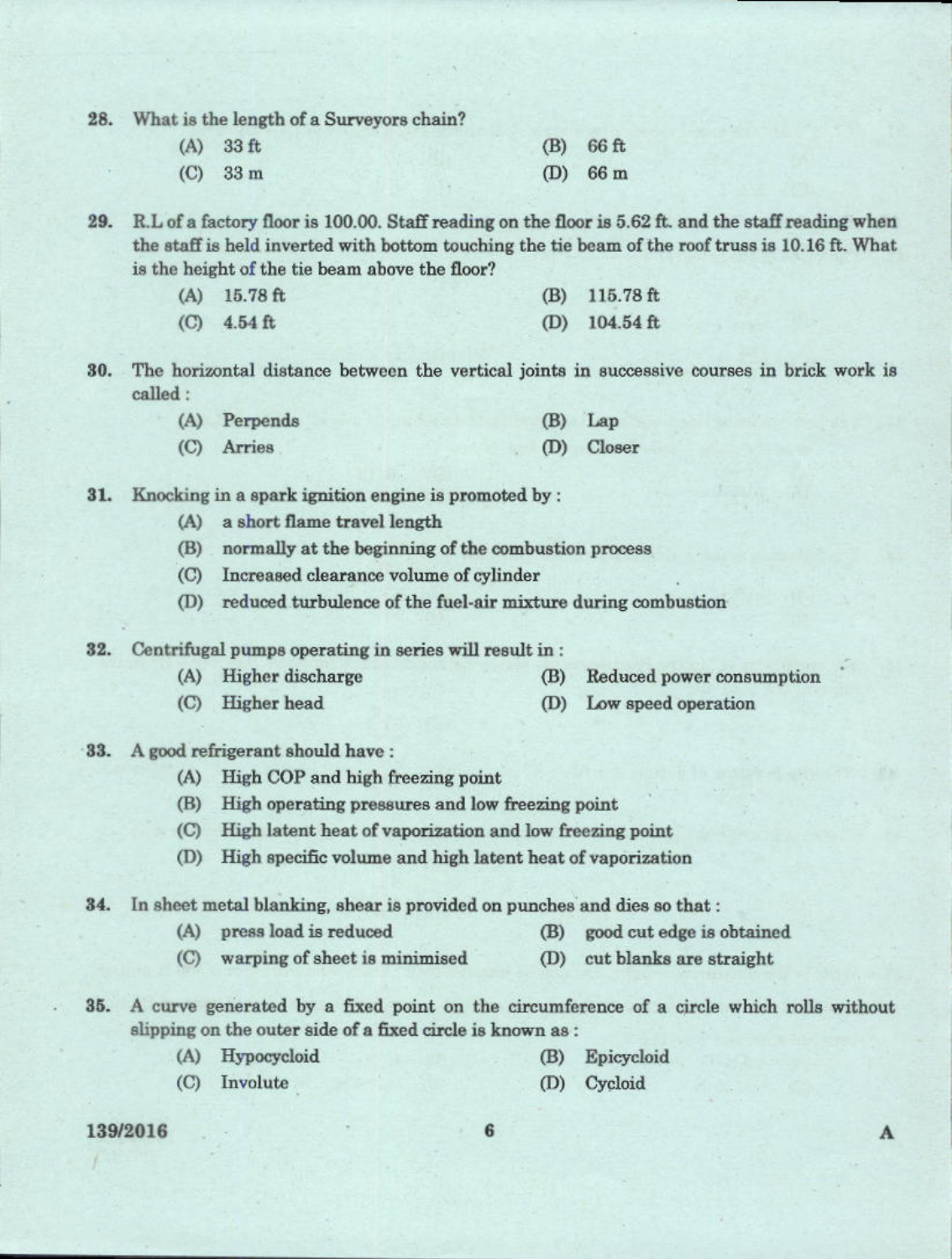| 36. |             | Direction of dynamically induced EMF can be found by :                        |            |                                                                                                   |
|-----|-------------|-------------------------------------------------------------------------------|------------|---------------------------------------------------------------------------------------------------|
|     | (A)         | Maxwell's cork screw rule                                                     | (B)        | <b>Flemings Right Hand rule</b>                                                                   |
|     | (C)         | <b>Flemings Left Hand rule</b>                                                | (D)        | Coulomb's law                                                                                     |
| 37. |             | Form factor of sinusoidally varying alternating current is :                  |            |                                                                                                   |
|     | (A)         | 1.414                                                                         | (B)        | 1.11                                                                                              |
|     | (C)         | 1.21                                                                          | (D)        | 2.11                                                                                              |
| 38. |             | In a Delta connected three phase supply system phase current is given by :    |            |                                                                                                   |
|     |             | (A) $\sqrt{3}$ times line current                                             |            | (B) line current                                                                                  |
|     |             | (C) $\frac{1}{\sqrt{2}}$ times line current                                   |            | (D) $\frac{1}{\sqrt{3}}$ times line current                                                       |
| 39. |             | Earth wire is usually connected to -                                          |            | part of the electric heater.                                                                      |
|     | (A)         | Metallic body                                                                 | <b>(B)</b> | Phase point                                                                                       |
|     | (C)         | Neutral point                                                                 | (D)        | Heating coil                                                                                      |
| 40. |             | Which of the following DC Motor gives highest No-load speed?                  |            |                                                                                                   |
|     | (A)         | Shunt motor                                                                   | (B)        | Cumulatively compound motor                                                                       |
|     | $\circ$     | Series motor                                                                  | (D)        | Differentially compound motor                                                                     |
| 41. |             | The BJT used in an oscillator circuit is biased in - region.                  |            |                                                                                                   |
|     | (A)         | Active                                                                        | (B)        | Cut-off                                                                                           |
|     | $\left($ C) | Saturation                                                                    | (D)        | None of these                                                                                     |
| 42. |             | input line frequency $f$ Hz and load resistance $R_L$ is:                     |            | The ripple factor of a capacitor filter 'C' connected to the output of a full-wave rectifier with |
|     | (A)         |                                                                               | (B)        | $\frac{1}{4\sqrt{3}/R_LC}$ $\frac{1}{2\sqrt{2}/R_LC}$                                             |
|     |             | (A) $\frac{1}{2\sqrt{3}fR_{L}C}$<br>(C) $\frac{1}{2\pi fR_{L}C}$              | (D)        |                                                                                                   |
| 43. |             | The bandwidth of wide band frequency modulated wave as per Carson's rule is : |            |                                                                                                   |
|     |             | (A) $B_r \approx 2(D+2)W$                                                     | (B)        | $B_T \approx (2D+1)W$                                                                             |
|     |             | (C) $B_r \approx 2(D+1)W$                                                     | (D)        | None of these                                                                                     |
|     |             | where D is the deviation ratio and W is the message signal bandwidth.         |            |                                                                                                   |

 $139/2016$ <br>[P.T.O.]

 $\overline{7}$ 

×

 $\mathbf A$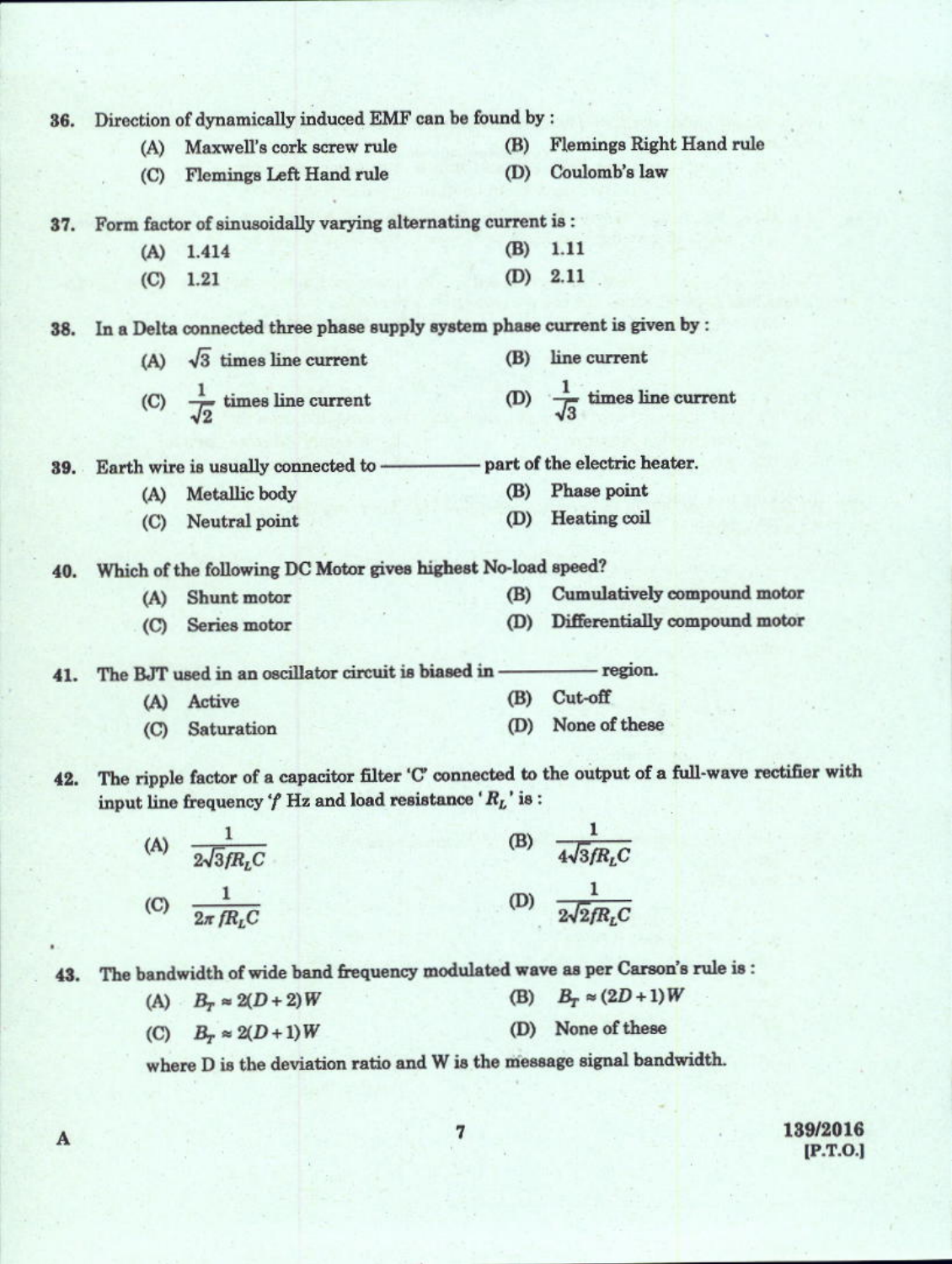- $44.$ For a voltage shunt negative feedback amplifier using operational amplifier, select the TRUE statement:
	- (A) Input impedance decreases and output impedance decreases
	- (B) Input impedance increases and output impedance increases
	- $(C)$ Input impedance increases and output impedance decreases
	- (D) Input impedance decreases and output impedance increases

45. The type of negative feedback introduced in the Common Emitter amplifier using voltage divider bias network when the bypass capacitor is removed :

(A) Current shunt

Voltage shunt (B)

(C) Voltage series

(D) Current series

46. The CPU gets the address of the next instruction to be executed from the :

- (A) Instruction Register (B) Memory Address Register
- $(C)$ **Program Counter** (D) Accumulator
- What is the value of b at the end of execution of the following C program? 47. int add(int a)

3 static int count  $= 0$ ;  $count = count + a$ ; return (count):  $main()$ int a, b: for  $(a = 0; a \le 4; a++)$  $b = add(a);$  $(A)$ 10  $(B)$ 12  $(C)$  $\boldsymbol{A}$  $(D)$ 6

What will be the output of the following C program segment? 48.

> $int n = 1$ ; switch (n) printf ("One"); case 1: printf ("Two"): case 2: case 3 :  $case 4:$ case 5 : default: printf("Wrong Choice");  $(A)$  One  $(C)$ Two

One Two Wrong Choice (B)

(D) One Two

139/2016

 $\mathbf{A}$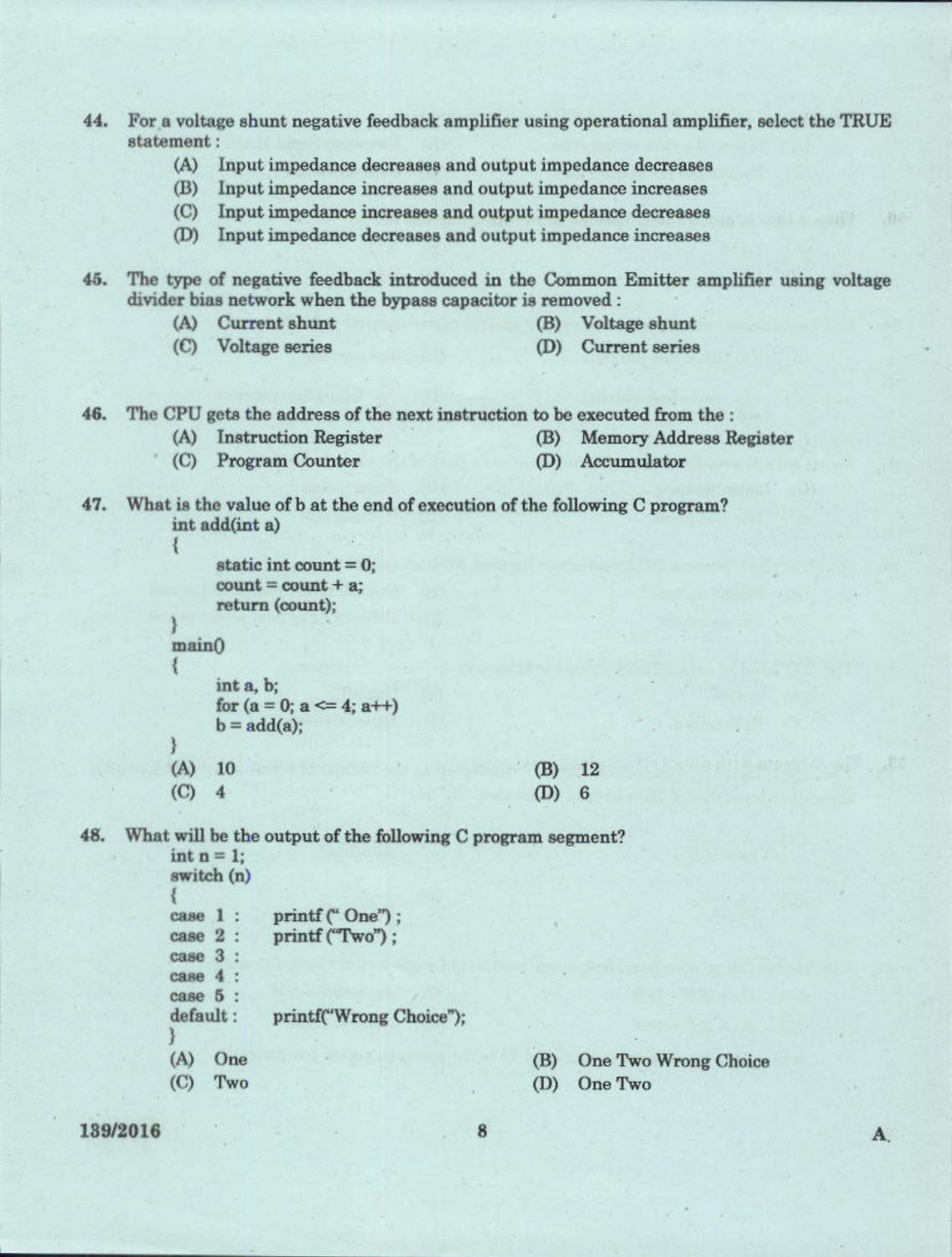49. The default parameter passing mechanism of functions is:

- (A) Call by value
- Call by result  $(C)$
- Call by reference (B)
- (D) None of the above
- What is the output of this C code? 50. #include<stdio.h>

 $int main()$ 

do

₹

printf("Inside while loop");

 $while(0):$ 

printf("After while loop");

A

- (A) Infinite loop
- (B) Compilation error
- (C) After while loop
- (D) Inside while loop After while loop

The Euler's formulae for buckling load for a column for both ends fixed condition is: 51.

| (A) $\pi^2 EI/L^2$     | (B) $\pi^2 EI/4L^2$ |
|------------------------|---------------------|
| (C) $4\pi^2 E I / L^2$ | (D) $2\pi^2 EI/L^2$ |

The deflection at the free end of a cantilever of length  $L$  due to a concentrated load of  $W$  at a 52. distance of  $L/2$  from the free end is:

| (A)       | $5WL^3/48EI$             | (B) | <b>WL</b> <sup>3</sup> /48EI |
|-----------|--------------------------|-----|------------------------------|
| $\left( $ | 5WL <sup>3</sup> / 384EI | (D) | WL <sup>3</sup> /384EI       |

The diagram with direct stress along x-axis and shearing stress along y-axis is called : 53.

- Stress block diagram (A) Mohr's circle (B)
- (C) Influence line diagram (D) Eddy's diagram
- 54. For a cantilever beam of length L, the shear force diagram is a rectangle of size  $P \times L$ . Then, the value of maximum bending moment is:

| $(A)$ 2PL  | $(B)$ $PL/2$ |
|------------|--------------|
| $(C)$ $PL$ | $(D)$ $PL/4$ |

A three hinged parabolic arch of span 20 m and central rise 4m is loaded with 4 kN 55. concentrated load at 4m from the left end support. The horizontal thrust at the left end support is:

| $(A)$ 3 kN | $(B)$ 4 kN |
|------------|------------|
| $(C)$ 2 kN | $(D)$ 1 kN |

139/2016  $[P.T.O.]$ 

9